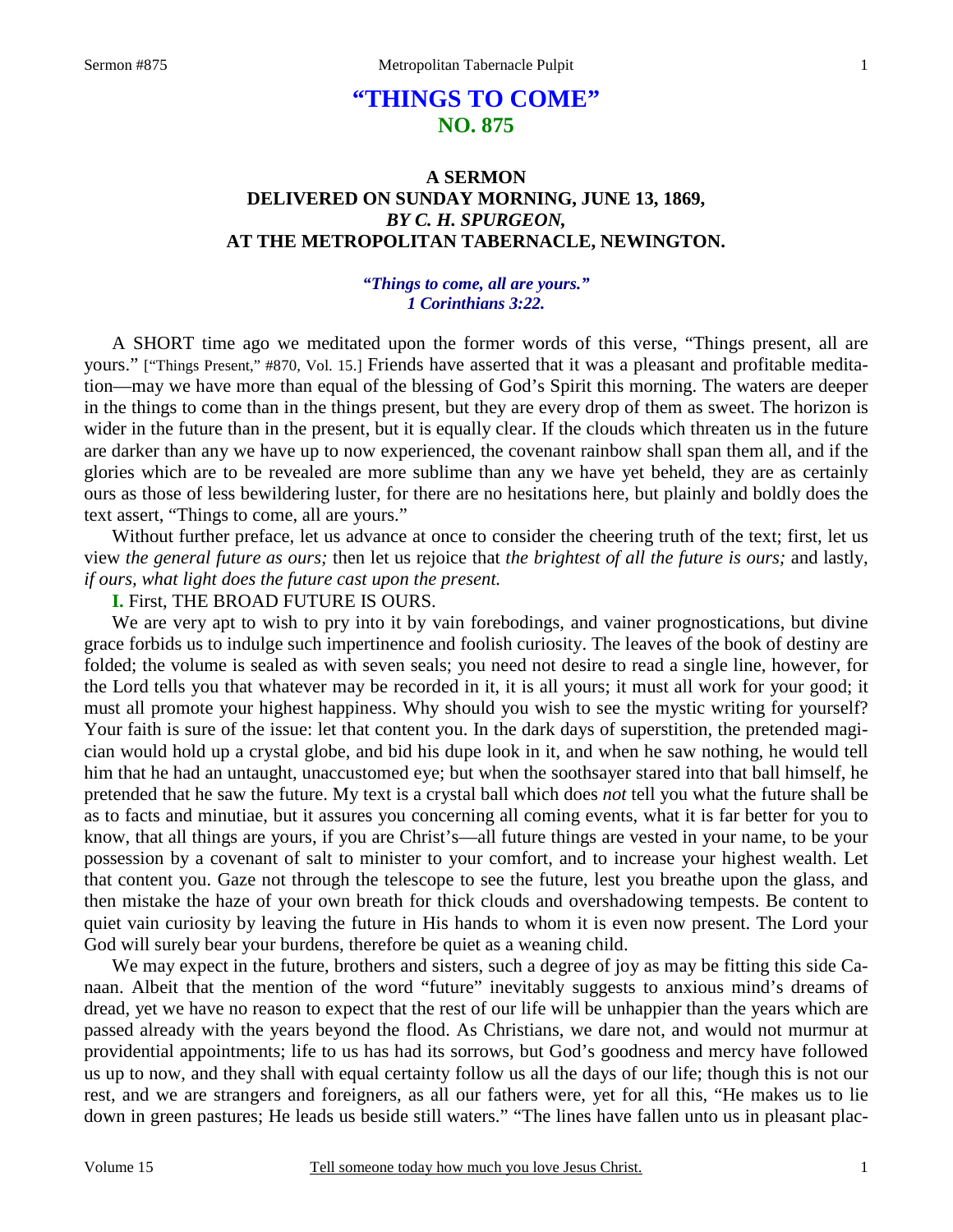es, and we have a goodly heritage." We will not speak ill of God's name who daily loads us with benefits, but we will sing, "Bless the Lord, O my soul, and all that is within me bless His holy name, who satisfies your mouth with good things, so that your youth is renewed like the eagle's." We have reason to expect that in the future our lot will include a fair measure of joy, even as the past has done. Summers will bring their flowers, and autumns their mellow fruits, days shall be bright with sunlight, and nights gorgeous with moon and stars. Whatever is beautiful shall still give its river of joy; whatever is tender shall yield its ray of comfort. Perhaps to sorrowful hearts the brightest part of their mortal existence is yet to come—they shall pass from Bochim to Beulah! Lay hold on this hope, poor weeper! You who are in the heyday of your youth, looking to the joys of the future, reckon not too surely upon them—but still you have a right to expect a measure of joy even here below. You who are struggling in the service of your divine Master, you may reckon up the joy or success, or at least of acceptance at His hands; you who are contending against sin may anticipate the joy of conquest; you who are planning how you can serve God on a wider scale, and in a wiser manner, may expect the joy of His guidance. The truth of God which I desire to bring before your minds is this—these joys which God may allot to you in the future are yours! Start not back from them as though the golden goblet of divine love must necessarily be filled with a poisoned wine. Mercy may be abused into sin, but in itself the bounty of providence is pure. No, sirs, when God gives pleasure it is safe, pure and elevating—you need not suspect its character. There is a joy of the Lord which is the strength of godly souls; there is a rejoicing in Christ Jesus which makes fat the bones, and causes the soul to sing, and it purifies the nature by the divinity of its power, making us live above the inferior joys of sin, because we possess higher and nobler delights. Believer in Christ Jesus, be not afraid of future comfort—it is yours! All things are yours, and in the things to come, if there is anything that is bright, anything that is sparkling, anything that is precious, anything that can make you glad, anything that can make your tongue sing loud hallelujahs, accept it right cheerfully from the hand of your covenant-keeping God, and say, "It is mine!"

 Still, though we touch that string, we have to return to the old paths, and remind you that in the future, without any foolish forebodings, you may expect troubles. Necessarily and unavoidably, if you and I shall be spared to live to an old age, there are certain trials that must happen to us. Changes in circumstances may arise, poverty may supplant wealth, and slanders replace fame. Where barns were filled to bursting, there may arise a famine, and those whose broad acres could scarcely be traversed in a day, may come to a scanty plot of ground, or none at all. But if that does not happen to you, yet at any rate your friends must die, if you do not. Those who in your younger days were your familiar acquaintances and companions must pass away, and if you survive, you shall gradually find yourself like a lone tree of the forest when the woodman has exercised his craft, month after month. They who knew you shall have departed, and the generation that has followed shall not know Joseph. During the lapse of years your children, one by one, may die; your spouse so dear to your soul may be taken from you. Brothers and sisters may also leave the vale of tears; it must be so. Can you hope that the arrows of death will forever turn aside from your family? Are you of an immortal race, and your children, and your sires, and all you love—are these immortal? No, they must depart, so nature has decreed. We must expect, sooner or later, that infirmities of body will set in; to some they come, alas, too soon, but to all they must come in their time. The windows little by little are darkened, the pillars of the house tremble, the grinders fail because they are few, and the strong man finds the grasshopper to be a burden. These things must come. To all men are such trials measured out, and there must come temptations, and inward conflicts, and outward afflictions, in all which we shall have need to possess our souls in patience lest we be overcome by evil. Trials will arise from our own household, even more severe than if our Absalom had been cut off by death. Alas, how often is the living cross far more heavy and galling than if it had been dead; and certainly to us all there must come (unless Christ shall soon appear) the valley of death, the passage of the black river, the clammy sweat, and the mortal anguish of the last dread hour, "for it is appointed unto men once to die."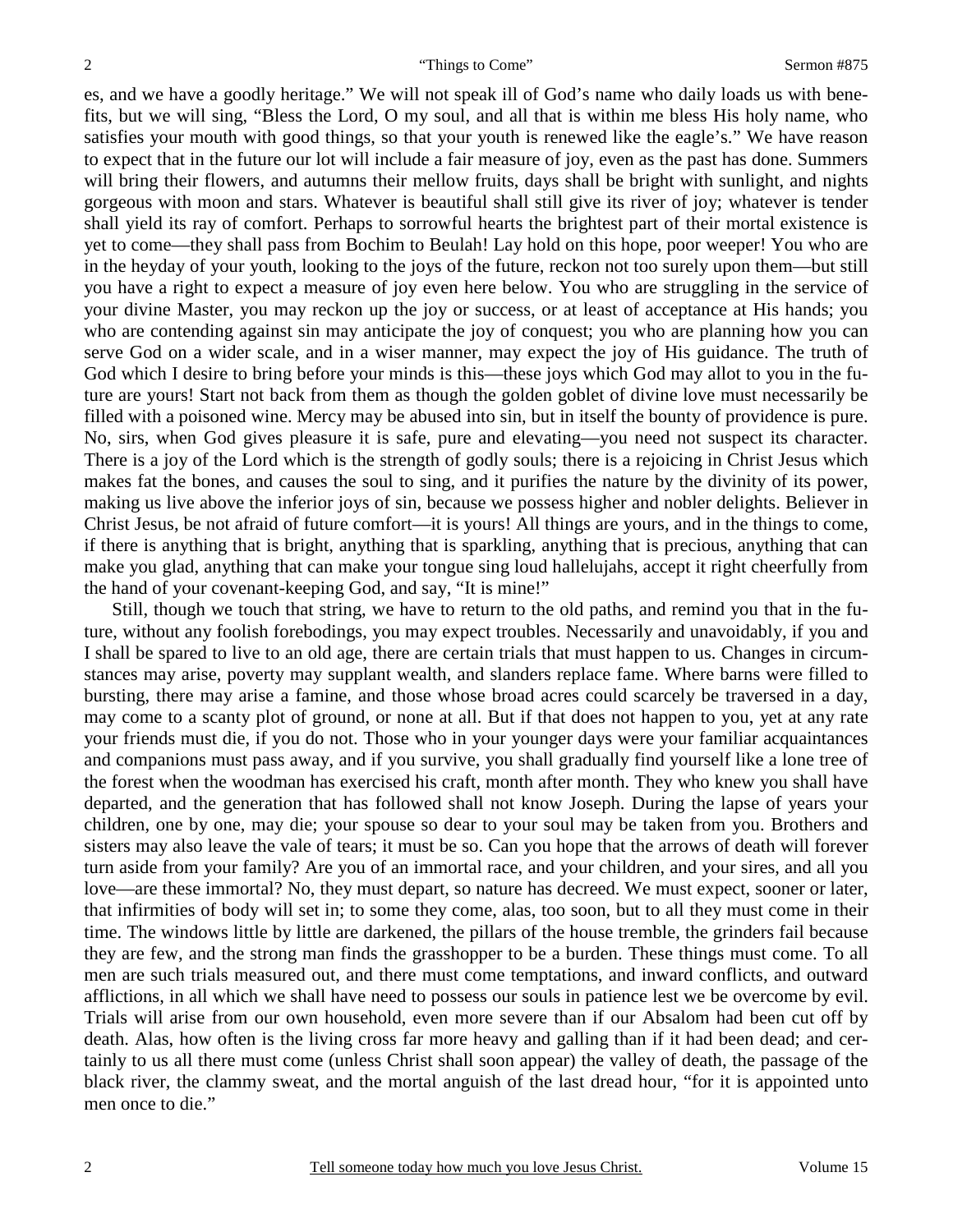#### Sermon #875 "Things to Come"

 Alas, our fears find it an easy task to paint a very terrible picture out of these gloomy materials. The pains and groans of our dying strife frighten us; the giants, the hills of difficulty, and the valleys of humiliation alarm us; we picture the path of the heavenly pilgrimage as a valley of the shadow of death, throughout full of confusion, dark with adversities, beset with snares, watched over by dragons, and blocked up by Apollyons. Let our text *encourage* us, for it declares to us that all these things are ours. There is not in the whole area of our future life a single plot of stony ground which shall not yield us fertile harvests of joy. As Midas of old touched even the most valueless objects, and turned them into gold, so does the hand of divine love transmute every trial and affliction into everlasting joy for His people. Two seeds lie before us—the one is warmed in the sun—the other falls from the sower's hand into the cold dark earth, and there it lies buried beneath the soil. That seed which suns itself in the noontide beam may rejoice in the light in which it basks, but it is liable to be devoured by the birds, and certainly nothing can come of it, however long it may linger above ground. But the other seed, hidden beneath the clods in a damp, dark sepulcher, soon swells, germinates, bursts its sheath, upheaves the mold, springs up a green blade, buds, blossoms, becomes a flower, exhales perfume, and loads the wings of every wind! Better far for the seed to pass into the earth and die, than to lie in the sunshine and produce no fruit—and even thus for you the future, in its sorrow, shall be as a sowing in a fertile land—tears shall moisten you, divine grace shall increase within you, and you shall grow up in the likeness of your Lord unto perfection of holiness, to be such a flower of God's own planting as even angels shall delight to gaze upon in the day of your transplanting to celestial soil! All the future is yours! I trust the Holy Spirit will make this truth of God full of comfort to you, for to my own soul it is as balm to a bleeding wound, or a cool wind to a fevered cheek. If I can but be persuaded that every occurrence of the future will most surely work for my good, and is by God's decree ordained to be a *blessing* to me, and an honor to Himself, then it seems to me, I can have no choice, for no evil can happen to me, and seeming ill is but another form of benediction. If all events shall aid me, what matters in what dress they come, whether of scarlet and fine linen, or sackcloth and ashes? Trial may be very hard to bear for a time, but since in the very hardness of the endurance lies the *blessing*, the bitter is sweet, and the medicine is food. Courage, brothers and sisters, you shall meet nothing but friends between this and the pearly gates, or, if you meet an enemy, it shall be a conquered one who shall crouch at your feet, and you shall put your foot on his neck, and win a brighter victory, and a heavier crown because of the encounter! Courage, brothers and sisters, the winds which toss the waves of the Atlantic of your life are all sworn to bring your boat safely into the desired haven! Every wind that rises, whether soft or fierce, is a divine monsoon, hurrying in the same direction as your soul's desires are aiming! God walks the tempest, and rules the storm! Order reigns supreme in the uproars of elements or men, for the divine hand compels the most rebellious creatures to obey without fail the divine and all-wise decree. What cheer is this for the saints of God!

 Passing on a little further in the word of God, we have certain dark hints as to the grand events of the future which concern the church and the world. I must confess myself to be, in the presence of the writings of Ezekiel, and Jeremiah, and John of Patmos, as a little child wandering through the museum, marveling at the Egyptian hieroglyphs, and the Assyrian cuneiform characters, but quite unable to spell them out. I sometimes fancy that I have the key of the mysteries, and soon discover some new form of divine Symbology which quite confuses me, and makes me confess that I am but of yesterday and know nothing. Yet does it appear that we are to expect the overturning of many things which now we regard as permanent. The rule of the coming ages is to be, "overturn, overturn," till He shall come whose right it is. Heaving and convulsions there will be till all the things which can be shaken will be removed in the general conflagration when the earth and all the works that are in it shall be burned up, and the elements shall melt with fervent heat. I am not putting these events in order, for I do not even *know* their order, and am neither a prophet nor an expounder of prophecy—but it is clear we are to look for the establishment of the Jews in their own land, and the conversion of Israel with the fullness of the nations. We are to expect the literal advent of Jesus Christ, for He Himself by His angel told us, "This same Jesus which is taken up from you into heaven shall so come in like manner as you have seen Him go into heaven,"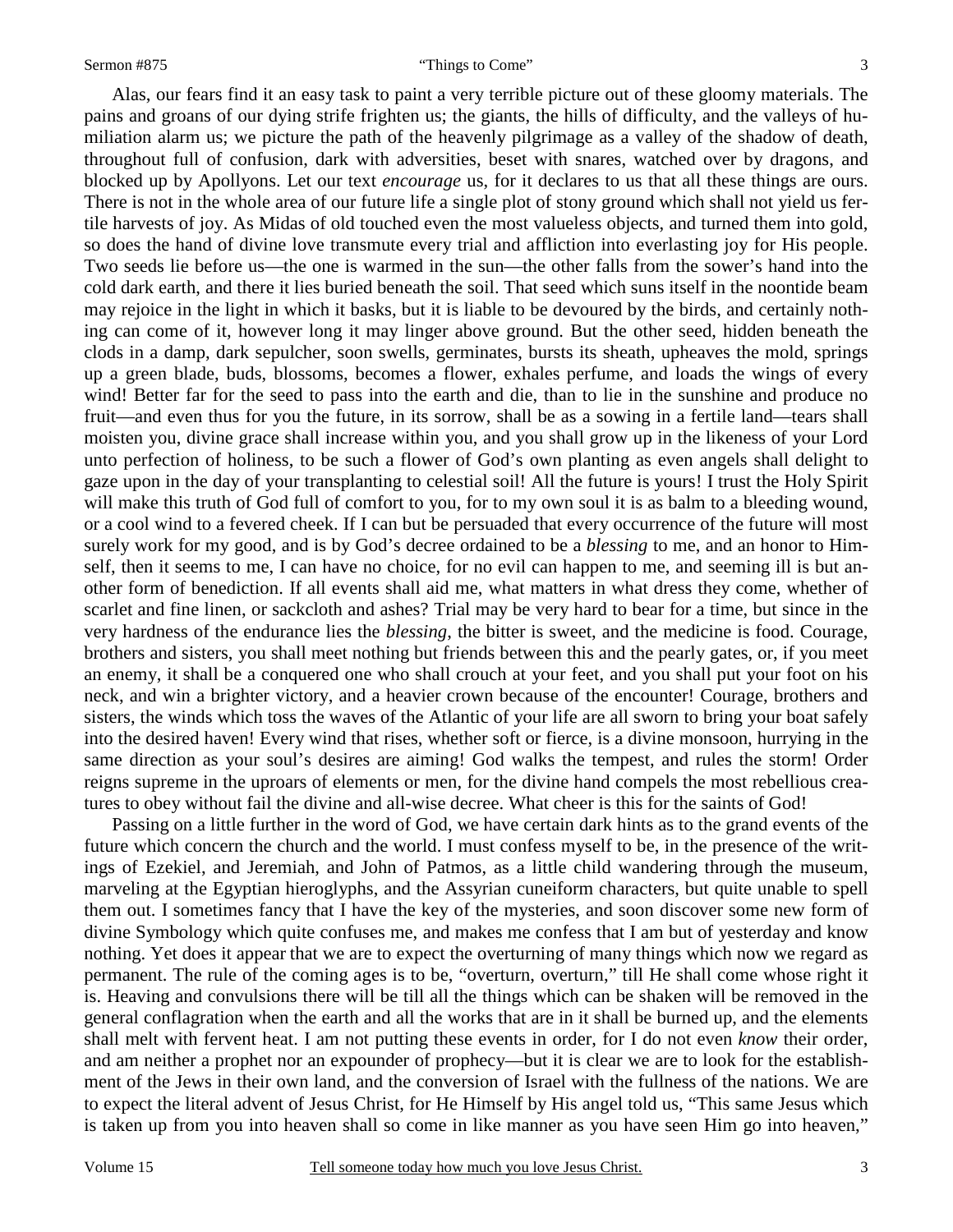which must mean literally and in person. We expect a reigning Christ on earth—that seems to us to be very plain, and to be put so literally that we dare not spiritualize it. We anticipate a first and a second resurrection—a first resurrection of the righteous, and a second resurrection of the ungodly who shall be judged, condemned, and punished forever by the sentence of the great King. We foresee from the word, despite its obscurity, that strange and amazing events will happen such as are depicted by vials, and warriors with avenging swords, and falling stars, and a shriveled sky, and a reeling earth, and I know not what beside; but when we have put all together, and have been sorely amazed at the visions that flit before us like dreams of the night, we rejoice to learn at the end of them all, "All these things are ours, whatever they may be." In the present political crisis there is much alarm and trepidation felt by some as to what may become of a movement which is very dear to most of us, and to accomplish which we would almost be prepared to die, but I foresee in the distance no adversary who can long withstand us, and the brief opposition which may be offered will increase the ultimate victory. All things that shall happen; be they ever so cross to your thoughts, and counter to your wishes, will, nevertheless, come up, like Blucher at Waterloo, at the exact moment when they shall help on the grand old cause. Justice must reign. The church of God must be free from her adulterous connection with the state! God orders everything in providence; neither the good by excess of zeal, nor the bad by their malice shall mar His work. Through the thick darkness I hear the tramp of another host marching to battle, and though I cannot see their plumes, yet I am assured that whether friend or foe, they must, before the battle is over, have yielded no mean service to our holy cause. Homage must be done, even by the powers of darkness, to the great King, the Lord of Hosts!

 Therefore, by the cross and by the crown of Jesus, you lovers of the truth and justice of God, you children of a free church, and a just God, charge home against the foes of God and man who under pretense of religion would continue to oppress the sister isle. You who love the Lord, hate evil, abhor the doing of evil that good may come; believe in the true and the just, but have no faith in wrong. Jesus your Lord would not worship Satan though all nations were showed him as a bribe; neither must we be guilty of injustice, though we anticipated from it the happiest results. Let right be done come what may. Consequences are with God; duty alone is ours. Sever the church from the state let it cost what it may. Even if for the moment advantage should seem to be given to the enemies of our faith, it is but so in appearance, or if it were real, we can afford to give it to them and yet defeat them. We can hurl down this day the gauntlet of our God, and of His Christ, in the presence of earth and hell, and let those take it up who dare; for with all the deadliest odds against us we shall triumph yet, for the Lord is in the midst of His church, and therefore is she invincible. We will give Goliath his leg armor of brass, his spear, his armor, and his shield, for what are these? The Lord's power and a stone from His servant's sling shall lay the monster in the dust! Let every Christian, then, look forward to future events, on the largest scale, with complete complacency. Let empires shake, let crowns fall from anointed heads, let the great ones of the earth put their hands upon their loins like women in travail, let those who were full hire themselves out for bread, and let the rulers be astonished; but as surely as God is God, the day comes when the Lord will maintain the right, and avenge the oppressed, and set up His great white throne from which He will "judge the poor," and "save the children of the needy," and "break in pieces the oppressor." So be it, good Lord, and we will bless Your name!

 Once more, among the things to come, we mainly consider the heaven of God, and the eternal blessedness which are ordained for the righteous. Now, whatever heaven is, and wherever heaven may be, this one thing the text declares, that it is *ours!* The heaven of the separate spirit *before* the resurrection, the place where disembodied souls dwell with Christ—this is ours: the perfect heaven of the saints, after the body shall be raised in the likeness of Christ, when soul and body in one man shall sit down at the right hand of God—all this is *ours*. To attempt to describe heaven as some have sought to do is to prove our folly; it shall suffice us to wait till we enjoy it; and meanwhile we will comfort ourselves with this thought—that all its delights are ours!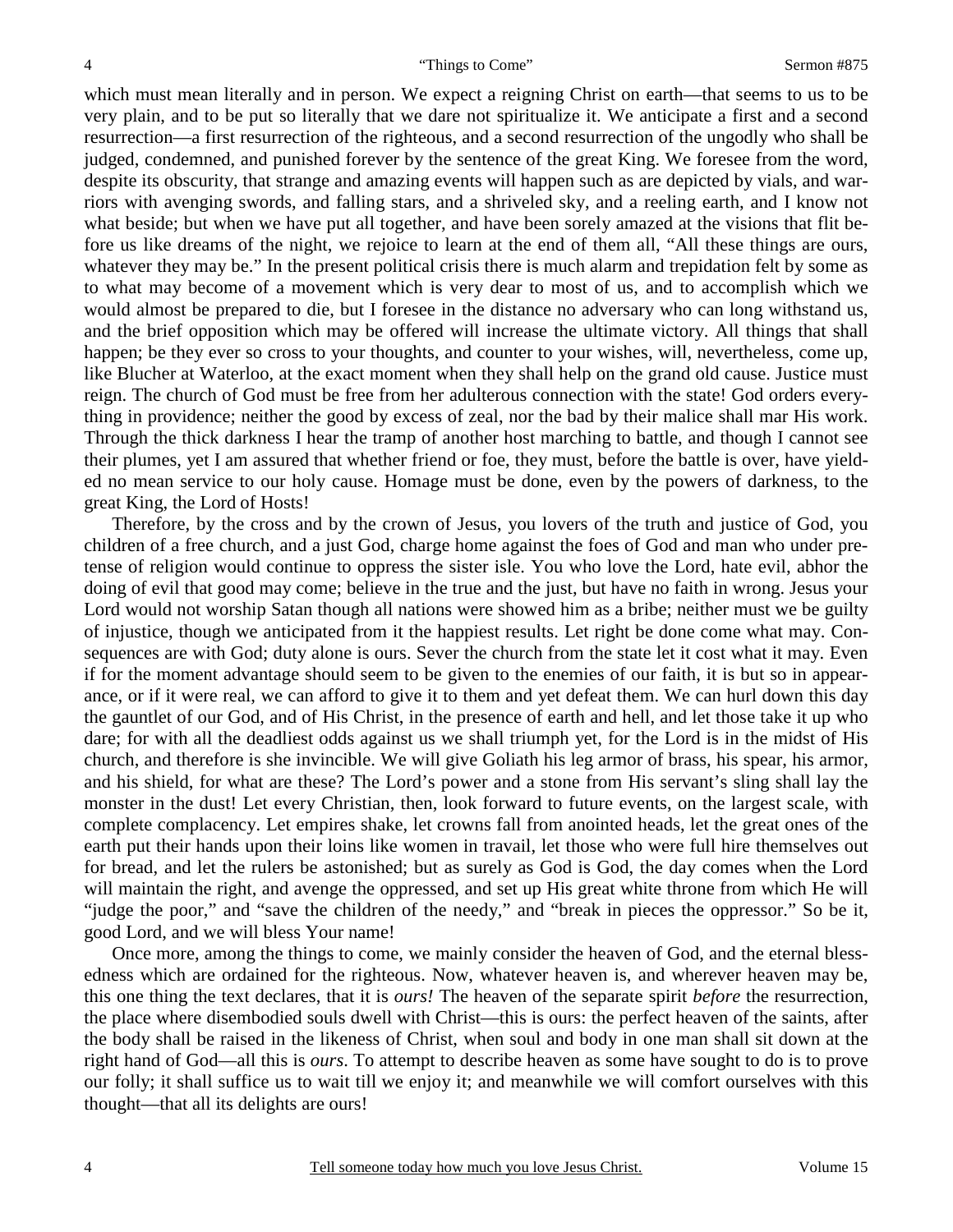#### Sermon #875 "Things to Come"

**II.** I shall beg your special attention, in the second place, to THE BRIGHT ETERNAL FUTURE as being ours.

 Come again with me, dear hearers, to the text. Come with me and let down the bucket and draw the water fresh and living from the ever-springing well. "Things to come, all are yours." Notice that the text is not in the subjunctive mood—it reads not "all *may* be yours." According to the doctrine of certain esteemed brothers, a Christian may have a *hope* of heaven, but he can never have a *certainty* of it, for a child of God may go back into perdition, and an heir of the promises may miss the inheritance. Alas, there must be scant store of food when the doctrine that the saints may perish everlastingly is not only accepted for a truth of God, but actually regarded as a theme for song! Samaria was shut up when the coarsest offal sold at a high price for food, and men must be thoroughly famished when they desire benefit from words like these—

### *"O Lord, with trembling I confess, An heir of God may fall from grace."*

If it is indeed so, our text ought to run, "It is *possible* that all things to come may be yours." "Things to come *may* be yours," if—if—if—with ifs in a long line, such as *if* you are faithful to divine grace, *if* you do this and that. It is premature, I think, on Paul's part, on our friends' theory, to say that things to come *are* ours; the apostle should have waited awhile to see how we hold on. Those angels in heaven are exceedingly impudent on this theory, for they rejoice in the very bud of grace "over one sinner that repents." Why they should do so if that repentant sinner may, after all, fall back and be damned, I can hardly see. Their songs would be more appropriate when the battle is *won*, than when the young knight buckles on his harness; wise men shout at harvest home, but not at seed-sowing! If penitents do not by God's grace, become dwellers in glory, there is small cause of angelic joy! Ah, the angels believe the truth of God, and doubt not His infallible love—how I wish the saints on earth were all equally sound on a matter of such importance! The angels know full well that such as Jesus has redeemed, such as God has called, such as unfeignedly believe, such as have been regenerated by the Holy Spirit shall be saved! All things, you faithful in Christ, are yours—not as the Pope gave England to the Spanish king—if he could get it! But all things are laid up, prepared and ordained for you, and the grant which Christ has made to you stands good, and entails the blessing upon you world without end. "All things to come are yours."

 Please notice, too, that the text is not in the future tense—"Things to come *shall be* yours." If it were so written, it would read most grammatically, and according to the strictest requirements of language! "Things to come *shall be* yours" is not enough. How can they be ours till they have come? But the text speaks in the *present* tense. And brothers and sisters, all the bliss of the future, and the heaven of God as yet unrevealed are ours at this very moment, for we have a title to them, clear and good; and though, like young nobles who are under age, we come not into our estates until a little time has passed, and we have reached our majority, yet those estates are as much ours by indisputable right as if we did possess and enjoy them at this moment! When one of our English kings demanded of his barons, where were their title deeds to their lands, a hundred swords flashed from the scabbards, as every man swore to maintain his right by his good sword! We take no sword from its scabbard, but we point to the person of our blessed Lord in whom we trust, for He is both our God, and our right, and we are persuaded that as our Surety and our Representative, He will preserve our inheritance for us! The heritage which He claims as Son of God, the devil shall not defraud Him of, and since all that He has He has made over to us, our title is good and valid, and we are not afraid to claim this day that "things to come *are* ours."

 Notice, again, that in the text there is no exception—"Things to come, *all* are yours." All! Then there are no exceptions; whatever may be the future glory of the saints, it belongs, according to this text, to them all—"All are yours." And as there is no exception of things, so there is no exception of persons. Not "All future glories belong to a few of you, and only a portion to others," but all the blessings that are to come belong to all the people to whom Paul was speaking—that is, to all who are sanctified in Christ Jesus, and called by the Spirit. I mention this because there is a new doctrine springing up (and there is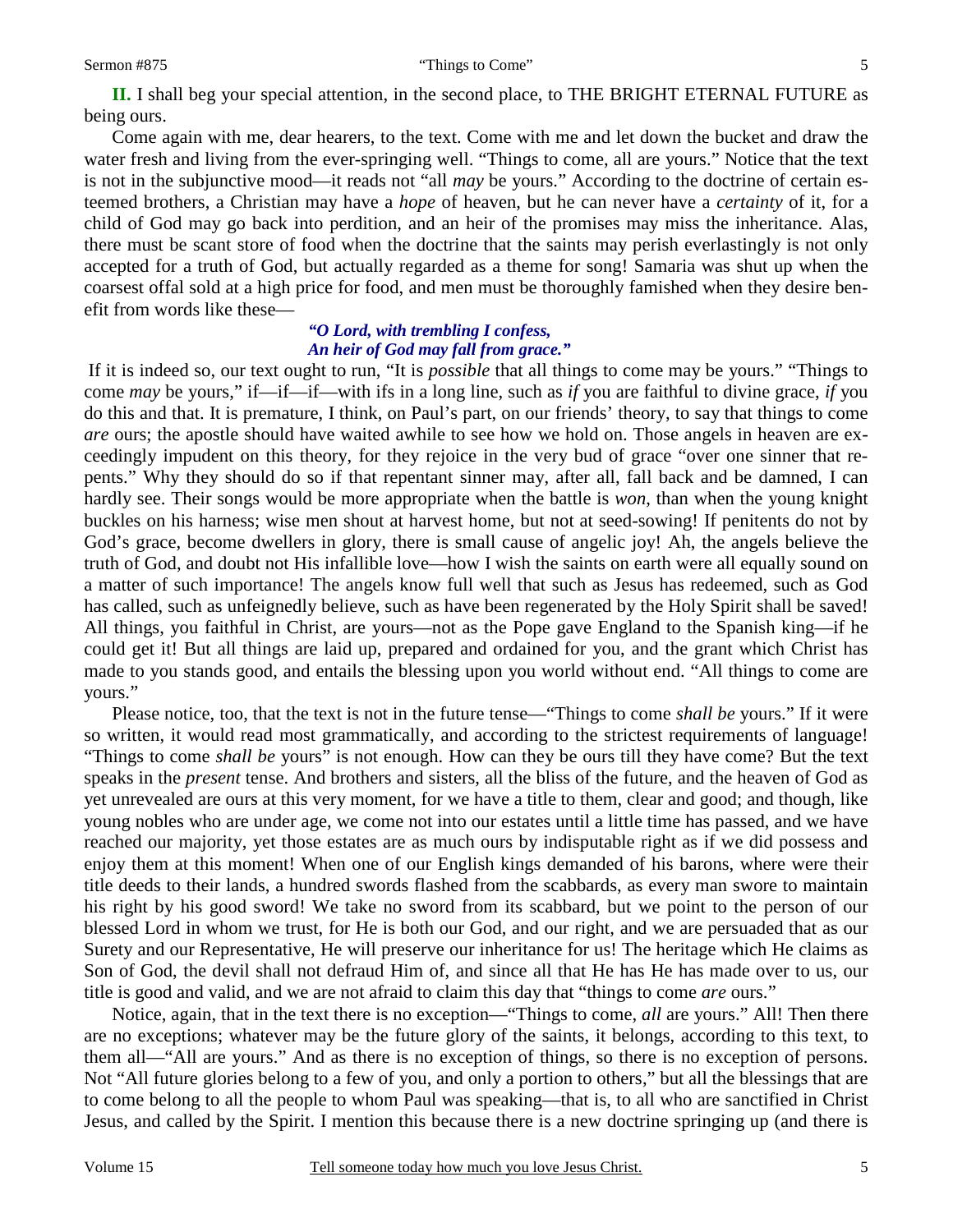generally a new doctrine every week nowadays)—a new doctrine that some of us who may not hold certain views of the millennium, or who may not be so readily duped as others are with fanatical views of the future—we are not to have a share in the kingdom, and to be shut out from many divine favors. There is not a word of Scripture to back such an idea, and my text, if there were nothing else, puts its foot upon so wretched a notion, and crushes it outright! All that is promised in Scripture, all that heaven will disclose belongs to every child of God! "All are yours, and you are Christ's." We shall have them next affirming that some of the saints are not Christ's; we shall have them claiming to be of a higher caste than we poor Pariah's, who are destitute of their elevated knowledge! Indeed, the one assembly of Jesus Christ, as a certain sect delights to call itself, when it does not utterly excommunicate all who differ from it, when it is in its more charitable mood, promulgates a theory of a sort of aristocracy and democracy of saints: on their theory we may expect to see a gradation of principalities and powers, they themselves occupying places at the right hand of the Lord in His kingdom, while poor benighted believers like ourselves may charitably be permitted to pick up the crumbs that fall from the rich man's table! It is ours to believe that all God's people are *equally* regenerated, *equally* adopted, *equally* washed in blood, *equally* justified, and *equally* made to be inheritors of the possessions which belong to us by the covenant of grace! Oh, trouble not your heads with these whimsies of modern fanaticism! "All things to come are yours" if you are Christ's; whoever you may be, there is not one mercy excepted from you, nor are you excepted from one of them. Let this be your comfort and delight!

 The text speaks without a grain of contingency as to the things to come. It does not say heaven is ours *if* there is a heaven, and glory is ours *if* it shall indeed be revealed; but the blessings are spoken of as though they must come—"Things to come." And so, beloved, our future glory is ordained by divine decree; it is hastened on by every event of providence; it is prepared by the ascension of our blessed Lord, and His sitting at the right hand of God; it is existing even now; in measure, beatified saints are already partakers of it, and we may rest assured that by no means shall we be defrauded of the bliss which God has promised.

 To introduce you a moment into this glory, let me remind you of a choice text, which like a golden gate, leads us into the city. It is in the  $16<sup>th</sup>$  Psalm, just at the close of it—"You will show me the path of life: in Your presence is fullness of joy; at Your right hand *there are* pleasures forevermore." Here is as brief, and yet as complete a description of heaven, as I can well give you. The things to come thus mentioned belong to all the saints. Life is yours—not mere existence, but life filled with happiness and bliss. life and the path of it—that mysterious secret which only Jesus could reveal; that narrow path the eagle's eyes have not seen, and the lion's whelps have not trod; it is the secret of the Lord which is with them who fear Him. And that path of life is yours today! Think of it! Christ in you is that path of life—He is yours! The life eternal is in you now. The life of heaven is none other than the life of believers developed. "I give unto My sheep eternal life." They have it *now*, the same life that sums itself in the presence of God is the life which reveals itself this day in prayer, which groans in desire, and which sings with holy joy in gratitude to the Most High. You have already then, as yours, the life and the path of life which constitute heaven. "In your presence," says the psalmist—the divine presence *is* heaven! To see the face of God, to be consciously and acceptably near to God—no longer set afar off by sin or divided by frailty, or anything besides—this is our glorious rest! But, beloved, ours is this divine presence *today;*  according as we are able to bear it, we behold the face of our Father *now*. Though, by reason of our mortality, we could not endure to behold His unclouded splendor; yet, in the person of Jesus Christ, the Mediator, we perceive the brightness of the Father's glory. Heaven, in the text, is described as nearness to God, in the words, "At Your right hand." How near the glorified are in heaven, only they themselves know; but we are near also; and though not always near as to our own perception, yet faith rejoices that the justified are a people near unto God—as near, indeed, as Christ Himself is.

 The right hand is also the place of honor. Kings seat their favorites at their right hand. The inhabitants of heaven are an honored company, but we also, though sojourning below, are at God's right hand this day in a certain respect. Though it does not yet appear what we shall be, yet today are we the sons of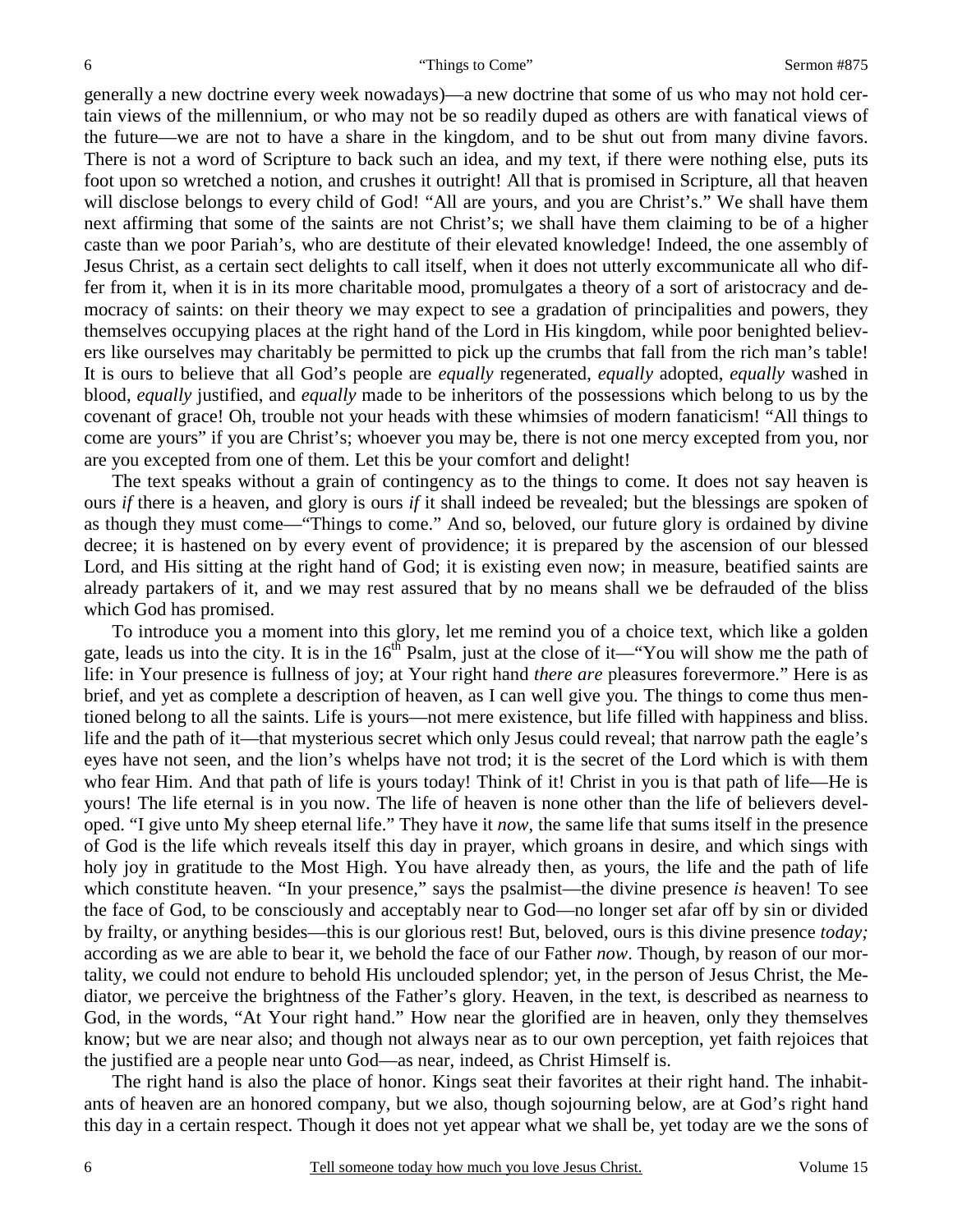#### Sermon #875 "Things to Come"

God, His chosen and His beloved. The right hand of God is a place of safety, and though immunity from every peril is a thing to come, in a certain sense, yet is it ours to enjoy today—for the Lord covers us with His feathers, and under His wings do we trust. His truth has become our shield and buckler. The psalmist speaks of fullness—"At Your right hand there is fullness of joy." This bliss, believer, will fill all your powers to the brim! This exceeding weight of glory will be more than your heart can conceive! This joy is more than your ears have ever heard men tell of, and yet it is all yours and yours today. Though you have not yet reached the everlasting fullness, yet you have tasted some of the spray of its joyous waves, and these have made your heart dream of what immortal joys must be. Fullness of *joy* is spoken of by David—here is the suitability of heaven for us; it is such as to be *really* joy to us, not a banqueting place for angels only, but a festival for men; our joy shall be the joy of our Lord, the man Christ Jesus—such joy as will suit our nature. "At Your right hand there are pleasures." Here is their *variety*. Heaven's joys are not one bare delight, but *many* rich pleasures. I cannot stay to read into the catalog now, but heavenly joys shall be like the tree of life in the New Jerusalem which brings forth 12 manner of fruits, and yields her fruit every month. Robert Hall used to cry, "O for the everlasting rest!" but Wilberforce would sigh to dwell in unbroken love. Hall was a man who suffered—he longed for rest; Wilberforce was a man of amiable spirit, loving society and fellowship—he looked for love. Hall shall have his rest, and Wilberforce shall have his love! There are joys at God's right hand suitable for the spiritual tastes of all those who shall come there. Best of all, these pleasures are "forevermore!" Mark their continuance—they shall never cease. There shall be no pause in the hallelujahs of heaven; no nights to eternal days; no winters to block celestial springs; nor do the words alone declare continuance, they tell of *perpetuity*. "Forevermore." There shall be no end to the rest which remains for the people of God! The text says that all which David spoke of is ours, and so indeed it is. Heaven is ours in the price—the blood of Jesus has opened the gates of heaven to us; it is ours in the promise, for the Lord has promised eternal life to believers, and Jesus wills that His people be with Him where He is, that they may behold His glory. It is ours in the first principles—holiness in the heart is heaven begun below! The Holy Spirit's indwelling is the pledge and earnest of our inheritance. Once more, heaven is ours in our Representative, for Jesus has taken possession on our behalf, and its goodly land is seized and claimed by Him who is our Head, our Leader, and our all. Here let us close this part of our meditation and occupy one moment or so with practical truth, light shed upon the action of the present by the brightness of the future.

**III.** Very hurriedly then, beloved brothers and sisters, if things to come belong to all the saints, EX-AMINE WELL YOUR TITLE-DEEDS, to see whether they belong to you. It will help you if you remember that the saints are Christ's. Are you Christ's? Do you trust Him? Do you love Him, and serve Him? If so, your title is clear, and all future things are yours!

 Next, set greatest store by your best treasure; and, as the best things are *to come*, let go of the present. The present is a shadow, a bubble that is dissolved—the future lasts forever. Where your treasure is, there let your heart be. Rejoice even now, I pray you, in your inheritance. As you are thus rich, let your spending money be dealt out with a generous hand. You are on your way to the mansions of the blessed—rejoice as you make the pilgrimage. If you have no present reason for thankfulness, yet the future may yield you much. Break forth therefore into joy and singing, and with songs and everlasting joy upon your head make your way towards Zion. If it is so, that all the future is yours, meditate much upon it—make heaven the subject of your daily thoughts. Live not on this present, which is but food for swine, but live on the future, which is meat for angels! How refined will be your communications if your meditations are sublime! Your life will be heavenly if your musings are heavenly. Take wings to your spirit, and dwell among the angels.

 All these things are yours—then prepare for them. Day by day, in the all-cleansing blood of Jesus, which is the path of purity, wash your souls; by repentance cast off every sin; by a renewed application to Jesus and His Spirit, obtain fresh power against every evil; stand ready for heaven with your loins girt about, and your lamp trimmed; be waiting for the midnight cry, "Behold the bridegroom comes!" Let